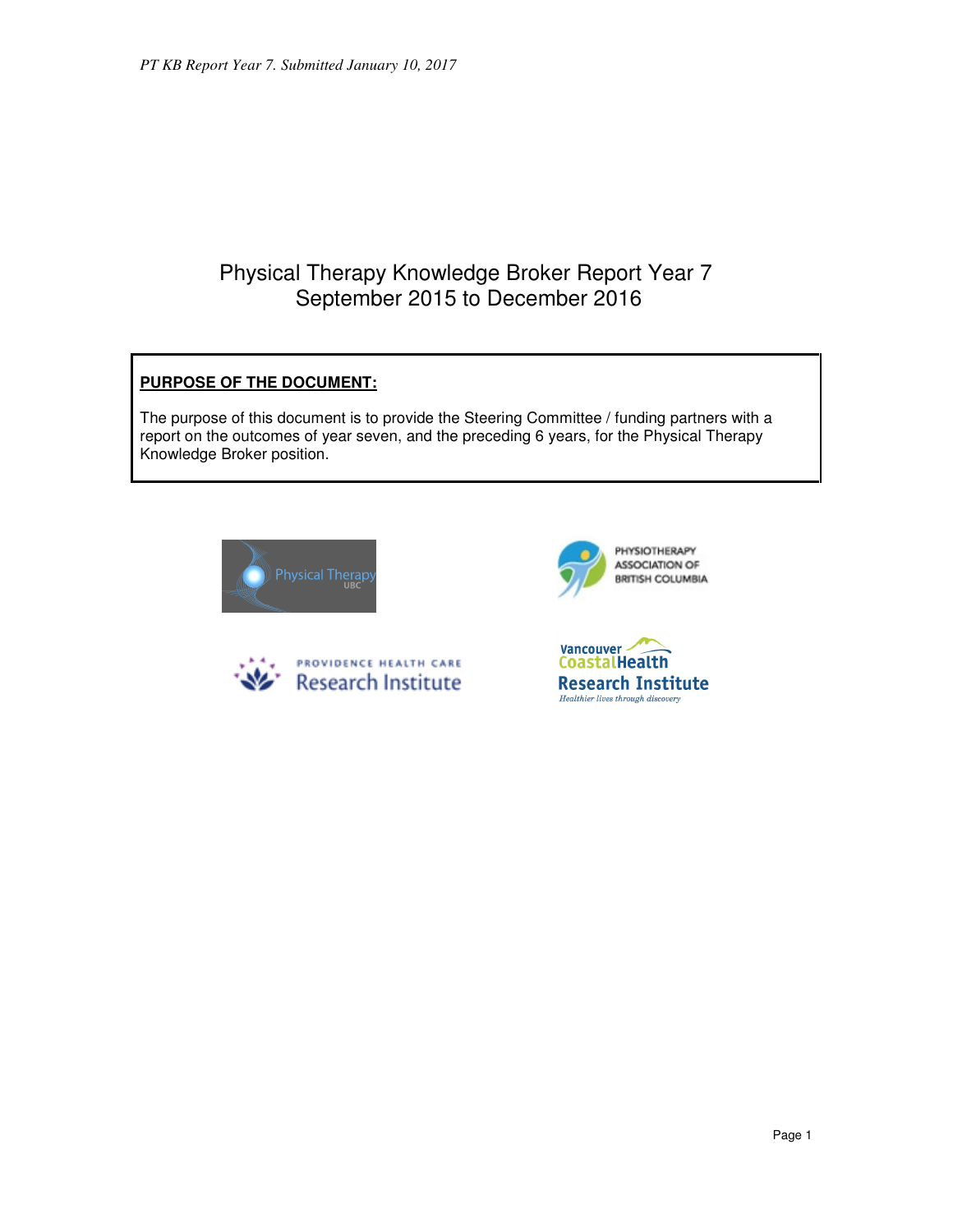| Physical Therapy Knowledge Broker<br><b>Report Year 6</b> | <b>Submitted by: Alison M Hoens</b> |
|-----------------------------------------------------------|-------------------------------------|
| Date: January10, 2017                                     | <b>Version Number: 1</b>            |

# **1. EXECUTIVE SUMMARY**

- **1. Web presence**: Established a web presence with sustained engagement from relevant stakeholders (**62,000** [~ **17,000/yr]** combined views from PABC and UBC websites). **Social media** presence with Twitter (**>515 followers**), using targeted campaigns to key influencers, has expanded the stakeholder network (e.g. catalyzing new collaborations) and extended the reach of PT KB facilitated resources and activities.
- **2. Stakeholder engagement:** Facilitated engagement of **>350** patients, clinicians, researchers and decision makers in projects to bring clinically-relevant research into practice.
- **3. Development and reach of resources:** Facilitated development of **23 resources** which have been accessed over **88,000** times this year and over **232,000** times over 7 years.
- **4. Update of resources:** Facilitated **updates of 4 resources** to incorporate new literature.
- **5. PABC Webinars:** Provided **21** webinars with **19** co-presenters which have been accessed **>8,000** times by PABC's ~ 2500 members.
- **6. Projects:** Led 10 and participated in16 projects for a total of **26** over 7 years. These have included physical therapy specific as well as interdisciplinary topics including neurological, orthopaedic, medical, cardiovascular, paediatric, geriatric, patient engagement in research, and evidence-informed decision-making domains. Recognition of the work has been conferred through awards (4), blogs (5), and interviews (4). Nine included collaboration with all 4 PT KB funders; 18 included external collaboraters.
- **7. Organization-specific activities:** Participated in organization-specific committees/activities/projects for each of the funding partners (e.g. committee work)
- **8. Additional activities**: > **60** presentations over 7 years. Reviewer for **9** journals and grant funding competitions; Year 7: panelist for KT Videos for MSFHR and presenter for KT Connects webinar for MSFHR/ARC.
- **9. Publications**: Published **25** peer-reviewed papers (**9** in process) with **172 citations**. Year 7: Silver Quill Award for best clinical manuscript.
- **10. Grants:** Participated in **80** grant submissions over 7 years with **~36%** successfully funded (typically, Principle Investigators report ~15% success) for a total of **> \$3 Million.**
- **11. Support for KT in BC** Contributed to developing and sustaining (1) 2 KT Community of Practices (BC KT CoP & PHC KT CoP), (2) KT Research (PHC KT Challenge) (3) KT infrastructure (MSFHR KT pathway, PHC KT Hub, BC SPOR SUPPORT Unit).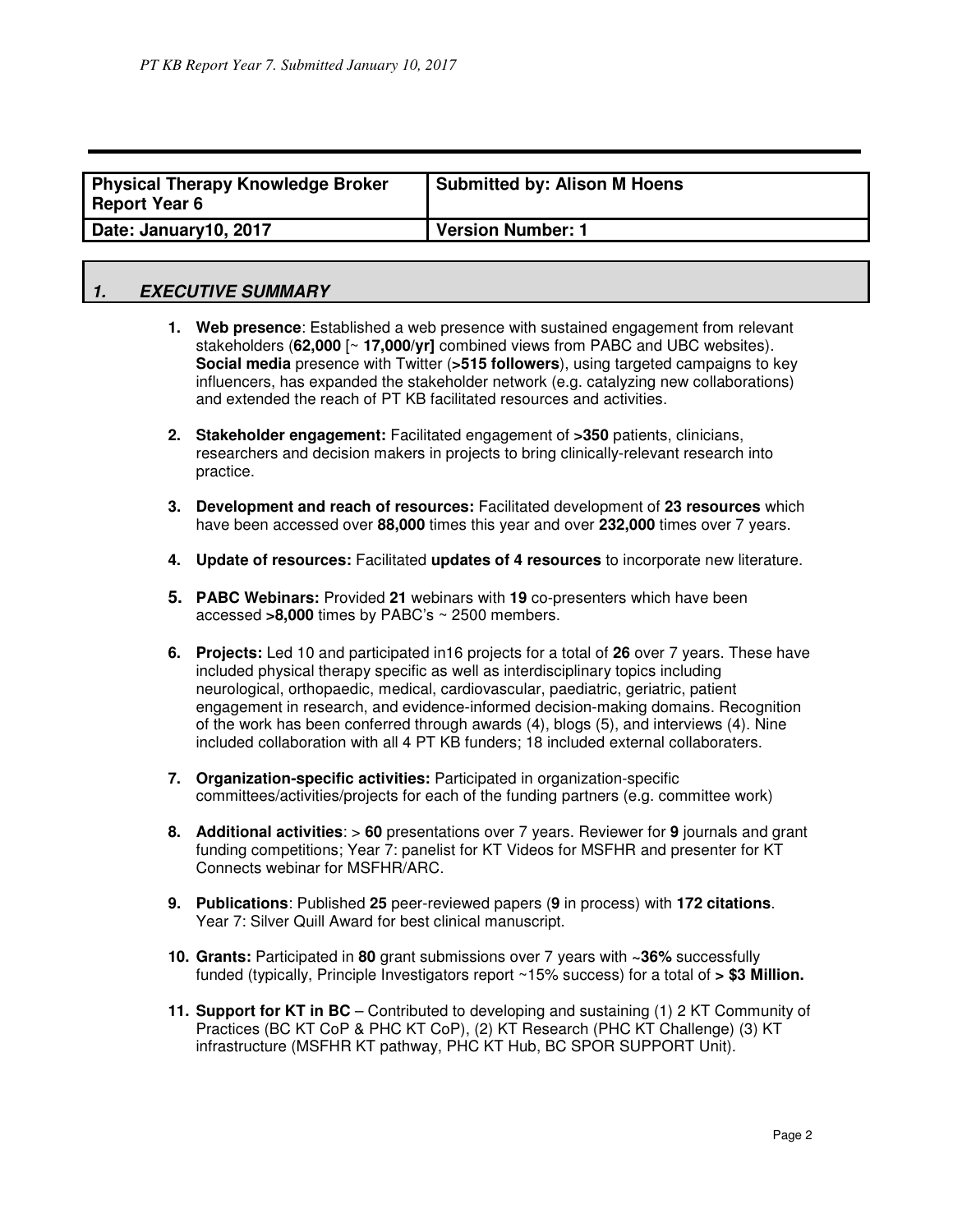- **12. Partnerships**: Initiated new partnerships with stakeholders e.g. BC Healthy Living Alliance, BC Parks and Recreation, Personalized Medicine Initiative, Pain BC, Osteoporosis Canada etc.
- **13. Continuing Professional Development:** Enhanced knowledge, skills & networks in relevant areas (e.g. KT, research skills etc) through pursuit of continuing education via > **100** courses, webinars, workshops etc. throughout 7 years.
- **14. Budget**: Managed all activities while consistently remaining in the black for the allotted budget. Over 7 years: total income generated =  $$3260.73$ , total expenditures =  $$12,480.44$ ; remaining balance = \$6,180.35

# **2. PROGRESS ON GOALS & DELIVERABLES**

## **Goal 1: Establish a web presence**

Develop and maintain a web page for KT within the UBC Department of Physical Therapy and PABC websites with links to funding partners. The page will host documentation from projects associated with the PT KB role, KT resources for clinicians /decision-makers / researchers, and links to other pertinent KT sites.

**PABC website**: Total number of views Sept 30 2015 to Sept 30 2016 = 5551 (avg =462.6/month); Total views over 7 years  $= 44,542 = avg$  of 6,643/yr (representing  $\sim 3X/yr$  for each of 2,200 members).

. **UBC website**: Total number of views Sept 30 2015 to Sept 30 2016 = **15,833** (avg = 1319.4/month). Total views over 4 years (analytics only available starting in 2013) = **41,753 = avg of 10,438/yr** 

**Social media:** Developed a social media profile with Twitter starting in 2015/2016 (Year 7) with Twitter Handle "PhysioKTBroker". Currently **>500** followers. Comparators: Knowledge2Practice = 219; Vicky Ward= 475; BCKTCoP = 240; KTECOP= 604; Implementation Science= 2,327

**Key Messages:** Both websites are well accessed. Some 'dwell times' are impressive e.g. the Lateral Epicondyle Tendinopathy Toolkit on the UBC website demonstrates an incredible 9:17 minutes (typical dwell times for websites are ~1-2 minutes). The support provided by both UBC and PABC is critical to ensuring that the websites are updated. The greatest challenge for the PT KB is securing the time to write progress reports on each of the projects. The addition of the social media profile with Twitter has enhanced stakeholder networks through targeted campaigns to key influencers who have large followings. Several (4) new collaborations have been established through Twitter.

 $\_$  ,  $\_$  ,  $\_$  ,  $\_$  ,  $\_$  ,  $\_$  ,  $\_$  ,  $\_$  ,  $\_$  ,  $\_$  ,  $\_$  ,  $\_$  ,  $\_$  ,  $\_$  ,  $\_$  ,  $\_$  ,  $\_$  ,  $\_$  ,  $\_$  ,  $\_$  ,  $\_$  ,  $\_$  ,  $\_$  ,  $\_$  ,  $\_$  ,  $\_$  ,  $\_$  ,  $\_$  ,  $\_$  ,  $\_$  ,  $\_$  ,  $\_$  ,  $\_$  ,  $\_$  ,  $\_$  ,  $\_$  ,  $\_$  ,

## **Goal 2: Facilitate PT clinician / researcher partnerships in BC**

- Identify PT clinicians and researchers for potential clinician / researcher partnerships
- Link PT clinicians and researchers for integrated KT and end-of-grant KT collaboration opportunities

The online research collaboration registry (developed May 2010; updated Feb 2011, Nov 2013 & Dec 2014) and is **now auto-updated** with each new registration). Currently **139** PTs across BC registered themselves as researchers, decision-makers and/or clinicians in various practice areas (e.g. orthopaedics). The registry has been used to (1) facilitate research partnerships (2) identify clinical questions for MPT student research projects (3) develop special interest groups (e.g. Cancer Interest Network) and (4) create distribution lists for calls for interest in specific projects. The registry was accessed **113 and 11 times respectively** from the UBC and PABC websites during the past year.

**Key Message:** This resource continues to play an important role in enabling partnerships. However, annual reminders are required in order to trigger new registrations.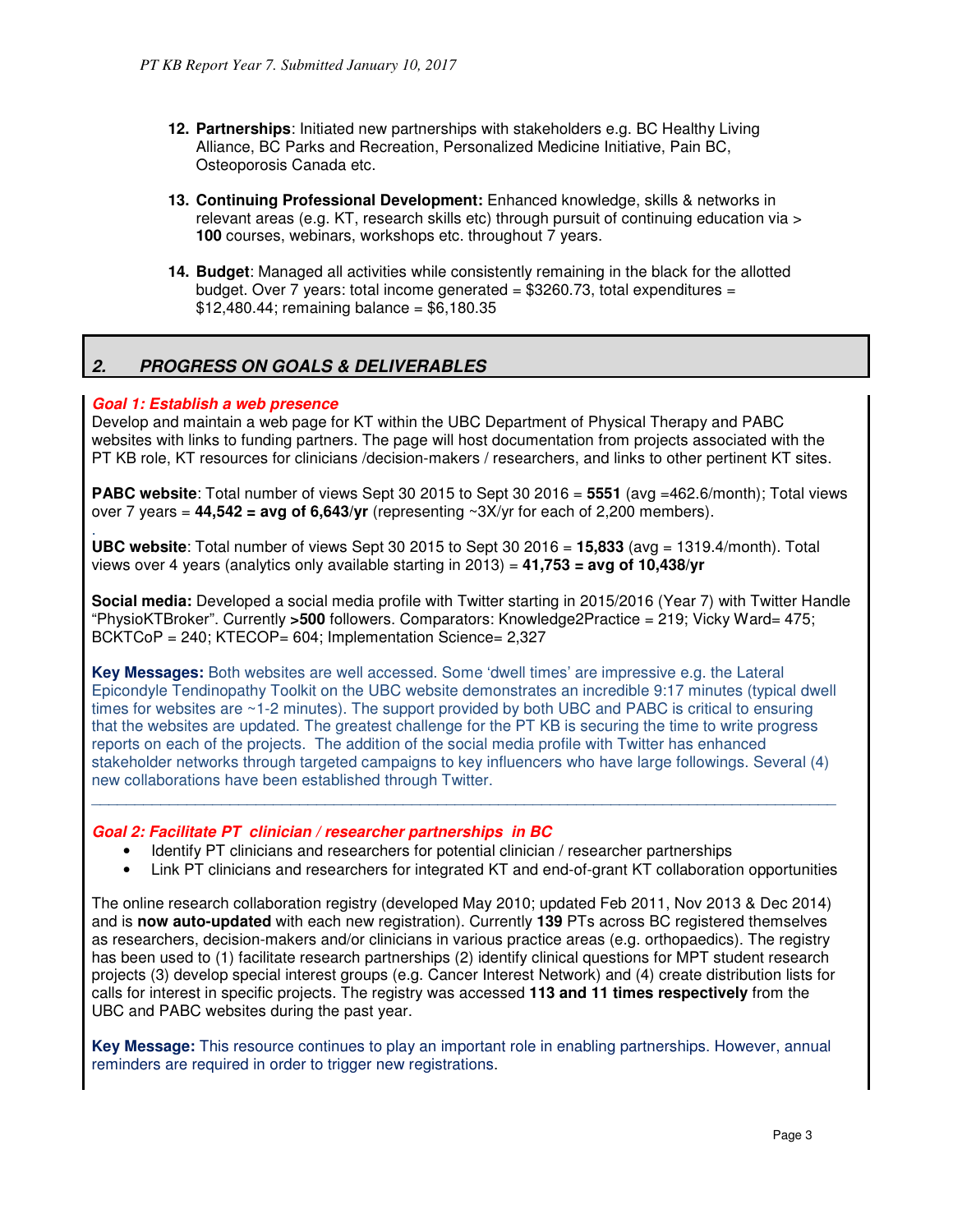## **Partnerships (provincial & national)**

Over 350 clinicians, researchers, decision-makers, students and patients have enthusiastically and graciously given of their time and talents to partner on the PT KB projects.

**Key message**. Approximately 1/3 of the clinician partners, after contributing to one project, volunteer to contribute to another project. Drop out of partners is rare. Patient partners have played an increasingly important role in projects. It is anticipated that the patient engagement infrastructure at BC SPOR SUPPORT Unit will permit more opportunities for recruitment and enhanced opportunities for relevant training in patient engagement for both health care providers and patients.

**Goal 3: Enhance access to evidence-based learning resources and knowledge products for PTs in BC** 

- Identify existing and develop new learning resources and on-line guides to assist clinicians in acquiring, appraising, synthesizing and applying knowledge into practice
- Provide on-line access to the learning resources, guides and other knowledge products

**23 resources** have been developed over 7 years. Four have been updated to include new evidence. Total access of these resources have exceeded **223,000** views.

The following lists the resources developed:

- Series of lectures (recorded) on the most up-to-date evidence for the selection and application of electrophysical agents
- Evidence-informed practice recommendations for management of lymphedema
- Canadian Cervical Spine Rule Toolkit: Toolkit of resources to support appropriate identification of patients who require x-ray after cervical spine trauma
- Decision-tree & information for physicians re appropriate referral to PT for patients with arthritis
- Recommended resources for PTs managing patients with arthritis
- Decision-tree & information for pharmacists re appropriate referral to PT for patients with arthritis
- Cryotherapy: Why, When & How: Decision-making tool to guide safe and effective application of cryotherapy to manage pain, inflammation, edema and swelling
- Electrophysical Agents Contraindications and Precautions: Decision-making tool to guide safe application of electrophysical agents
- Outcome measures for Total Joint Arthroplasty: Toolkit of resources to support use of outcome measures in the continuum of total knee and hip arthroplasty including recommended measures, 1 page summaries; discharge letter templates & online modules
- Achilles Tendinopathy Toolkit: An array of resources derived from synthesized and translated evidence to support management of Achilles Tendinopathy
- Lateral Epicondyle Tendinopathy Toolkit: Toolkit An array of resources from synthesized and translated evidence to support management of Tennis Elbow
- Exercise in Acute Exacerbation of COPD: Evidence-informed decision-making tools to support safe & effective exercise in AECOPD
- Guidelines re provision of wheelchairs for progressive neuromuscular disease
- SAFEMOB: Decision-making tool to guide safe mobilization of acutely ill patients in addition to an inventory of supporting resources and a webinar (recorded)
- Skin & Wound Use of electrical stimulation and ultrasound to promote wound healing: Array of resources to support care of wounds including a recorded lecture, practical demonstration, list of required equipment, guide to the application of electrical stimulation, references & additional links
- Inventory of databases for outcome measures: Collection of databases for rehabilitation-related outcome measures
- Safe Handling of Patients: A series of 'alerts' & inventory of resources with key information to guide safe handling of patients in acute care settings
- Botox and spasticity: Algorithm for evidence-informed practice for management of spasticity; Inventory of appropriate outcome measures to evaluate effectiveness of Botox
- Research Collaboration Registry: Database of PTs in BC who wish to be contacted for potential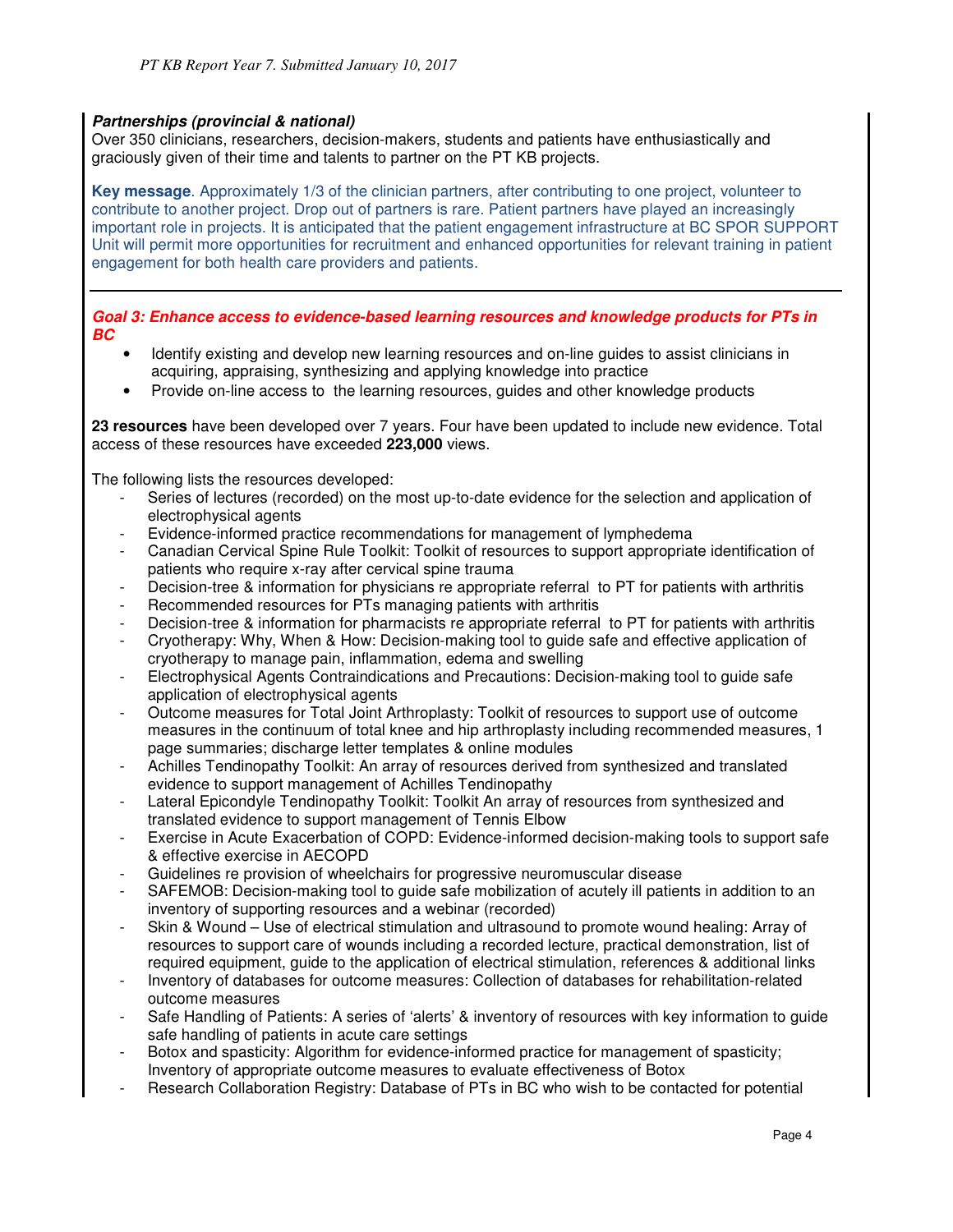involvement as researchers, decision-makers or clinicians in specific areas of practice

#### **Key messages:**

:

- **23 resources** have been developed over the 7 years of the position.

#### - The **resources have collectively been viewed 88,000 times this year** and a total of > **232,000 times locally, nationally and internationally over 7 years.**

- 4 of the resources developed have been updated to reflect current literature: Achilles Tendinopathy Toolkit, Lateral Epicondyle Tendinopathy Toolkit, Incentive Spirometry Evidence-informed Practice, Secretion Clearance Evidence-informed practice

- It is important to recognize that these metrics reflect only those that can be tracked through website analytics – it is possible that there has been informal sharing of these resources after downloading.

- These **metrics reflect outcomes but not impact**. Whilst acknowledging that it is challenging to measure true change in practice (ideally involving an RCT with randomized exposure and non-exposure to the resource), a more intermediary, yet feasible, metric is to assess 'possible' impact on practice. Accordingly, last year a team, facilitated by the PT KB, completed a 2 year evaluation of the effect of the Achilles Tendinopathy Toolkit. The survey included vignettes of hypothetical case histories. The findings revealed that **those familiar with the toolkit were twice as likely to use the recommended evidence-informed strategies to manage this condition**.

## Provision of **Journal clubs via webinars** for PABC members.

- **21 'journal club'** webinars have been provided:
	- Child's Play: Physical Activity in children with Cerebral Palsy or obesity
	- Tween Knees; PT management of Anterior Cruciate Ligament injuries and patellofemoral pain in teenagers
	- Tech Talk: using technology for enhancing rehabilitation in stroke
	- Putting out fires Management of Acute Inflammation
	- Better Bones the pharmacological and non-pharmacological management to enhance bone health
	- Dings in the Brain: What brain imaging can tell PTs about concussion
	- The Tip of the Iceberg: the icing controversy
	- Sticking your neck out: Canadian Cervical Spine Rule
	- OM #1: How to Find, Select, Apply & Interpret Outcome Measures
	- OM #2 Outcome Measurement for Shoulder Dysfunction
	- OM #3: Outcome Measurement for Total Joint Arthroplasty
	- Closed versus Open Kinetic Chain Exercise
	- Kinesiotaping: what does the evidence say
	- Frozen Shoulder
	- Mobilization and manipulation for cervical pain
	- Effectiveness of orthotics for patella-femoral pain
	- Tennis elbow
	- Effectiveness of therapeutic ultrasound for soft tissue pathology of the shoulder
	- Effectiveness of Low level LASER for Achilles Tendinopathy
	- Hip Protectors: Effectiveness for reducing hip fracture
	- Effectiveness of mobilizations for knee OA

There have been **19 partners co-presenting** the webinars. These have included UBC faculty and clinician leaders (PTs, pharmacists, physicians) thus providing the opportunity to highlight PTs and other disciplines clinical and research experts.

Throughout the webinar there are a series of polling questions to enable interaction with participants – participants consistently state that this is an appealing and effective way to engage. Each journal club is bookended by a pre and post webinar questionnaire. The pre-webinar questionnaire is used to inform the development of the content and the post-webinar to determine whether there has been a change in knowledge, intent to change practice and confidence in clinical application of the knowledge.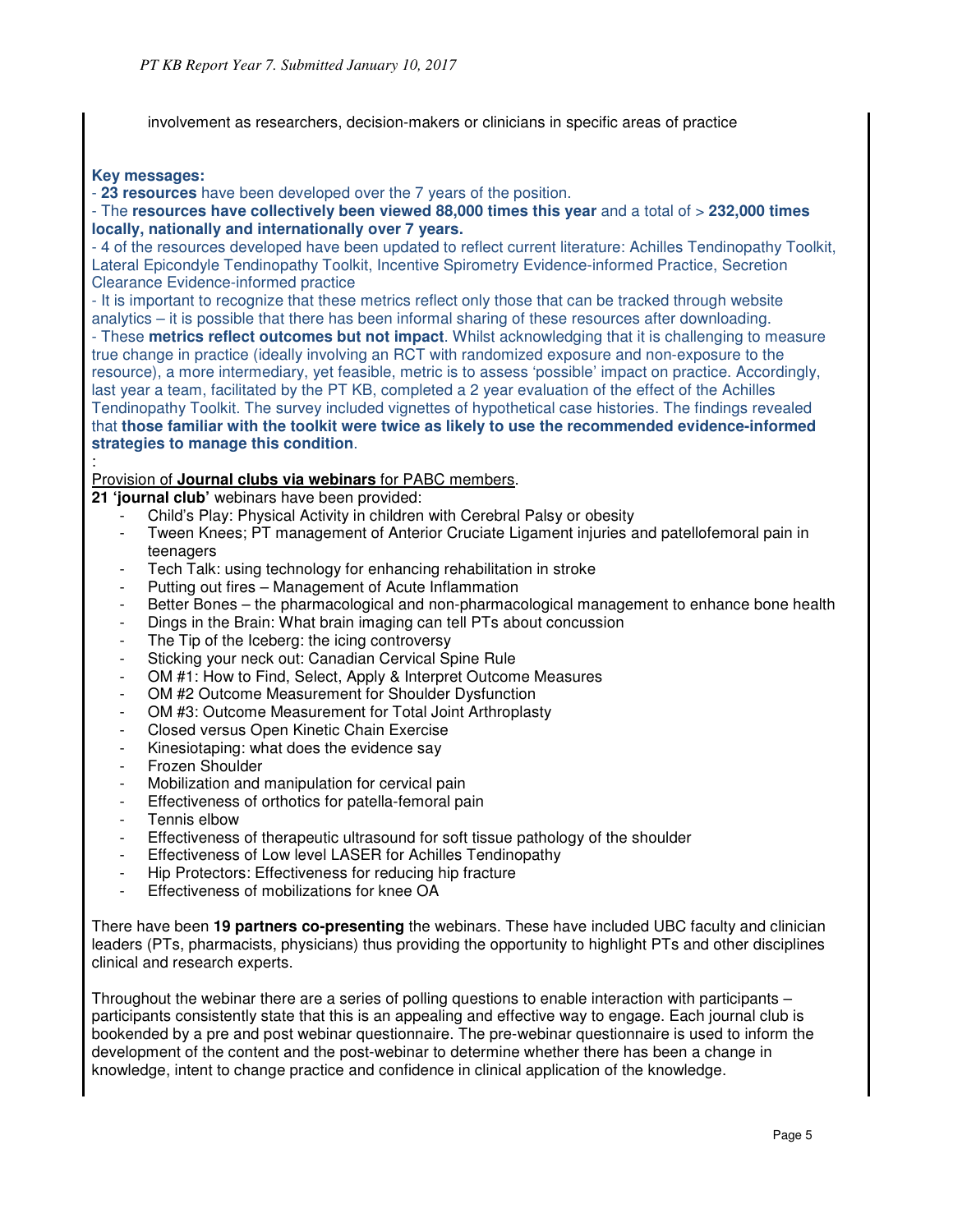## **Key messages:**

- There have been a total of **8621 real time participants** and subsequent views of the webinars. This is impressive given that these webinars are for members only and there are ~2500 PABC members - Feedback from participants has included appreciation of: (1) the combined perspectives of research and clinical domains (2) polling questions to facilitate participation; (3) free, easy and 'just in time' access to synthesized and translated information bridging research and clinical experience.

- Post-webinar questionnaires reveal that >85% feel more confident in both knowledge and application; >88% 'intend to change practice' (Groth, 2011 demonstrated that intent to change practice is predictive of 40% of actual change in practice) and >60% can state specifically how they would do so.

## **Goal 4: Identify and facilitate a KT initiative for each of the funding partners**

- Identify and facilitate an achievable project that is relevant for PT practice for each funding partner
- Ensure representation from all relevant funding partners for each KT initiative
- Ensure that the selected projects are congruent with the CIHR framework for knowledge translation

The PT KB will facilitate the collaboration between partners for development of resources/tools, implementation of resources/tools and the evaluation of the effectiveness of the interventions. The funding partners will ensure that there is assistance with resources (personnel, meeting rooms, technical support).

## **Projects**

- 1. **Hyperbaric Oxygen Post Established Stroke (HOPES).** UBC Dept of PT, VCH, PHC, UBC, PHCRI, VCHRI. To determine the effects of hyperbaric oxygen on ischemic stroke in patients 6 to 36 months after stroke.
- 2. **Prehab in the colorectal surgery patient**. UBC Dept of PT, VCH, VCHRI. To determine the relative effectiveness of two types of implementation support for pre-surgical physical activity on post-surgical outcomes and quality of life in persons with colorectal surgery.
- 3. **SAVE BC Study to Avoid cardiovascular Events in BC** PHC, PHCRI, VCH, VCHRI. To develop and implement a program to identify, manage and longitudinally follow patients with extremely premature artherosclerotic disease, their first degree relatives and spouses to better understand the factors and implement interventions to reduce risk in high risk individuals.
- 4. **Patient Engagement in Research Scale (PEIRS)** UBC Dept PT, ARC To develop and validate of a tool to evaluate patient engagement in research.
- 5. **It Is ABOUT us! Patients' Perspectives on Patient Engagement in Health Research** UBC Dept of PT, ARC. To 1) explore patients' views & experiences of engagement in health research, 2) understand the barriers and facilitators to patient engagement in health research, and 3) develop a user-friendly resource to support patient-researcher partnerships based on the findings for # 1 and #2.
- 6. **Effective Quality Indicator Implementation for Patients (eQUIP)–** VCH, VCHRI, CHHM, PHC To develop innovative quality indicator tools that empower patients to actively engage in the rehabilitation process and make informed decisions about their options during their knee and hip replacement journey. The long-term goal is to improve the patient experience and overall quality, consistency and outcomes of total joint arthroplasty care.
- 7. **Walk10Blocks** UBC Dept of PT, Alzheimers Society, Canadian Association of Retired Persons, Arthritis Consumer Experts, Apple Canada; To develop an app to encourage the general public to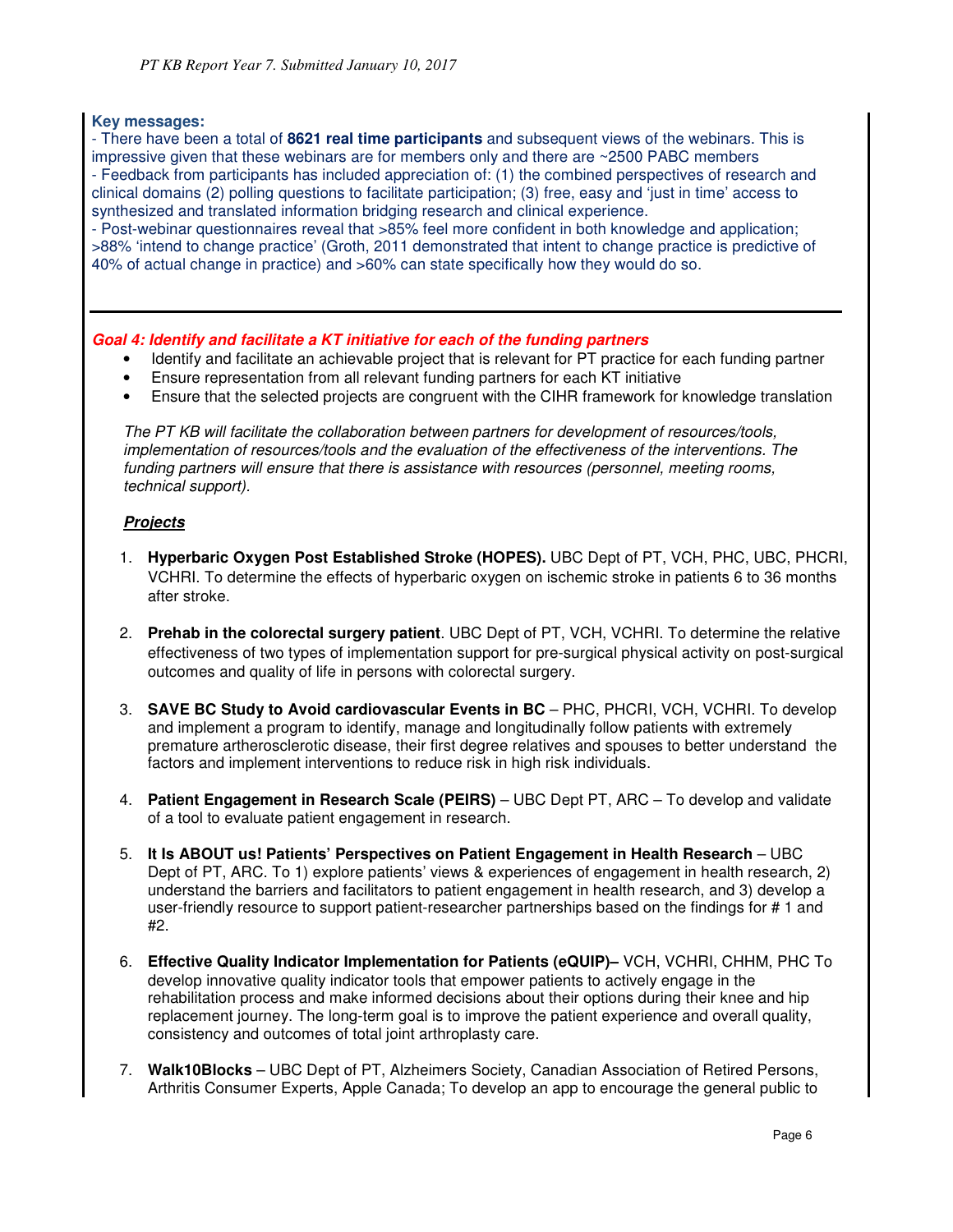walk in order to improve cognitive and joint health.

- 8. **Move More. Sit Less Physical Activity Support Kit Initiative (PASKI)** PABC, UBC Dept of PT, VCHRI, PHCRI, Physical Activity Line of BC, Patient Voices, Fraser Health To create a repository of "the best of the best' resources to facilitate physical activity and reduce sedentary time in persons living with chronic disease
- 9. **West Coast Interprofessional Clinical Knowledge Evidence Disseminator (WICKED**) UBC Depts of PT, OT, Family Practice. To develop and evaluate the outcomes for five web-based, interactive modules to teach students the steps of evidence-informed health care.
- 10. **Monitor OA**  UBC Dept of PT, ARC, MPAP;To determine whether a model involving 1) the use of Fitbit<sup>®</sup> Flex<sup>TM</sup>, physical activity tracker, 2) a group education session, and 3) remote coaching by a PT can improve physical activity and reduce sedentary time in pts with knee OA.
- 11. **SuPER**: Supporting Patient care with Electronic Resources (SuPER): UBC Dept of PT, Arthritis Research Canada, Boston University; To develop and test an online decision aid for patients considering biologic therapy for rheumatoid arthritis.
- 12. **LungFIT** UBC Dept of PT, Lionsgate Technologies, BC Lung Assoc, ECEM. initiative to address the limited access to pulmonary rehabilitation through use of telecommunication technologies, including videoconferencing, web-based tools, and smartphone applications.
- 13. **Improving Cognitive & jOint health Network (ICON)** UBC Dept of PT, ARC, School of Interactive Art & Technology (SIAT), Grand NCE Center for Digital Media, QxMD, KinDuct, Laval, U of Alberta. To foster knowledge translation based initiatives to optimize mobility independence in older adults using digital technologies.
- 14. **Recommendations for optimal parameters for application of Neuromuscular Electrical Nerve Stimulation (NMES)** - PABC, UBC Dept of PT, EPA experts from across Canada. Special issue of journal with summary, critical analysis and clinical implications regarding the use of neuromuscular electrical stimulation for neurological, musculoskeletal and critical care populations.
- 15. **ANSWER2** UBC Dept of PT, UBC, VCH, Grand NCE. Online decision aid to help patients who have rheumatoid arthritis (RA) decide whether to proceed with medication treatment using "biologics" (genetically engineered proteins) as recommended by their doctors.
- 16. **Prospective Surveillance of Arm Morbidity post Breast Cancer Surgery** UBC Dept of PT, PHC, PHCRI, VCHRI, FHS, BCCA, SFU; Feasibility, outcomes and costs of a proactive monitoring program to reduce arm morbidity after breast cancer surgery.
- 17. **Total Joint Arthroplasty: Enhancing use of outcome measurement (TJAOM)** UBC Dept of PT, PABC, VCH, PHC, FHA. Online toolkit (and supporting online modules) to support use of recommended outcome measures in Total knee & hip arthroplasty.
- 18. **Safe and effective mobilization of patients with acute exacerbation of COPD (AECOPD-Mob)** UBC Dept of PT, PABC, VCH, PHC, FHA. Decision-making tools (including app and online modules) to support clinicians in optimizing exercise prescription in this vulnerable population.
- 19. **Achilles Tendinopathy Toolkit** UBC Dept of PT, PHC, VCH, PABC. Toolkit of synthesized and translated evidence (summary statements, algorithm, appendices with detailed resources).
- 20. **Lateral Epicondyle Tendinopathy Toolkit** UBC Dept of PT, PHC, VCH, PABC. Toolkit of synthesized and translated evidence (summary statements, algorithm, appendices with detailed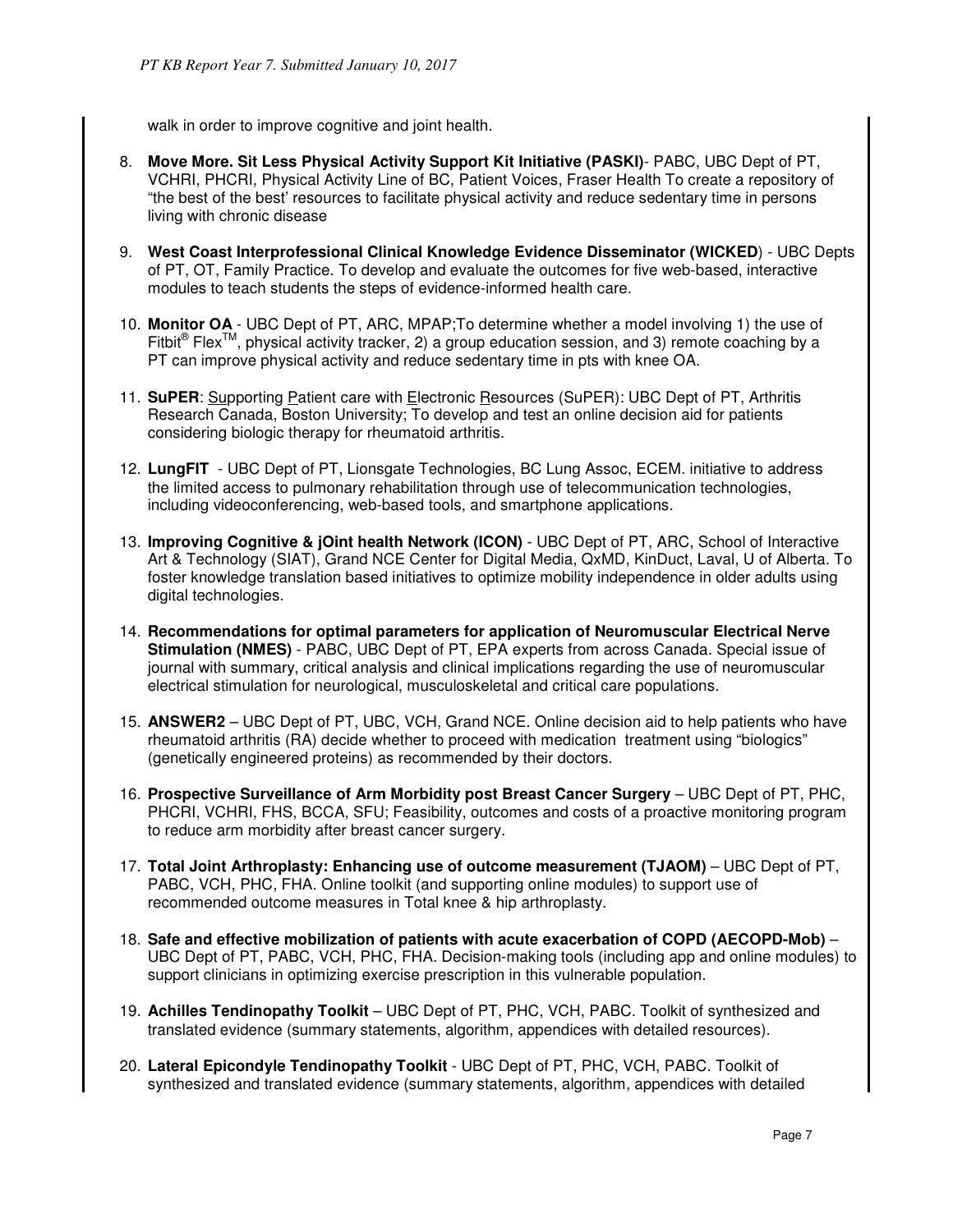resources).

- 21. **Cervical Spine Trauma: Use of Canadian Cervical Spine Rule** UBC Dept of PT, PABC, Toolkit (video, algorithm, template of letter to physicians) to support appropriate referral to a physician for imaging (X-ray) after Cspine trauma.
- 22. **Functional engagement in Assisted Therapy through Exercise Robotics (FEATHERS)** UBC Mechanical Engineering, PT, OT, Kinesiology, BC Center of Abilities, Abilities Neurological Rehabilitation. Development of social gaming programs, supported by upper-limb robotics, to support children with cerebral palsy and adults post-stroke to practice their home exercises.
- 23. **Seating Guideline Adaptation (GAWG)** BCC&W, Sunnyhill Hospital, GF Strong, UBC Depts of PT & OT, VCH Appraisal, adaptation, update of wheelchair seating guideline for children with neuromuscular disease.
- 24. **SAFEMOB**:- UBC Dept of PT, PABC, VCH, PHC Development & dissemination of a clinical decision making tool to support safe mobilization of the acutely ill patient.
- 25. **Enhancing best practice in skin and wound care**. PABC, VCH, PHC, BC PT Skin & Wound Care Committee. Development, dissemination and implementation support of resources to support effective skin & wound management.
- 26. **Assessing recovery from concussion with exertion testing (ARCET).** To (1) more precisely characterize recovery from concussion, (2) clarify the mechanisms underlying exertion intolerance after concussion, and (3) develop a novel biomarker for concussion in patients who pass conventional clinical tests. \*Not currently active – seeking funding.

## **Key messages**

- **Led** (n=**10**) or participated in (n=16) [total = **26**] projects over 7 years.

- **9** were partnerships between all PT KB funders; **18** involved collaborations external to the PT KB funders - Increase in the number of projects being undertaken simultaneously and in the percentage of those which are interdisciplinary and led by PIs outside of Physical Therapy and those incorporating patient engagement - The TJAOM project won an **award for clinical innovation**: Arthritis Health Professionals Association for Clinical Innovation.

- The Achilles Tendinopathy Toolkit was selected for **special mention** in a blog by an international expert in Achilles Tendinopathy http://tendinopathyrehab.com/why-you-should-use-seated-calf-raise-in-achillestendinopathy/

## **Goal 5: Provide progress reports and a year-end report to the funding partners**

- Intermittent email updates on the progress on each of the goals
- Coordinate a meeting of funding partners in December 2009 providing a progress report and opportunity for discussion
- Provide a year-end report detailing the successes achieved in the inaugural PT KB position and recommendations for the future growth of the role

The PT KB will provide all documentation to funding partners with sufficient opportunity to review prior to meetings and will revise, within 2 weeks of receipt of revisions requested by the funding partners.

## **Key messages**

This goal has consistently been met. Despite challenges in coordinating schedules of Steering Committee members, the annual reports and discussions have been undertaken and the required degree of guidance achievable.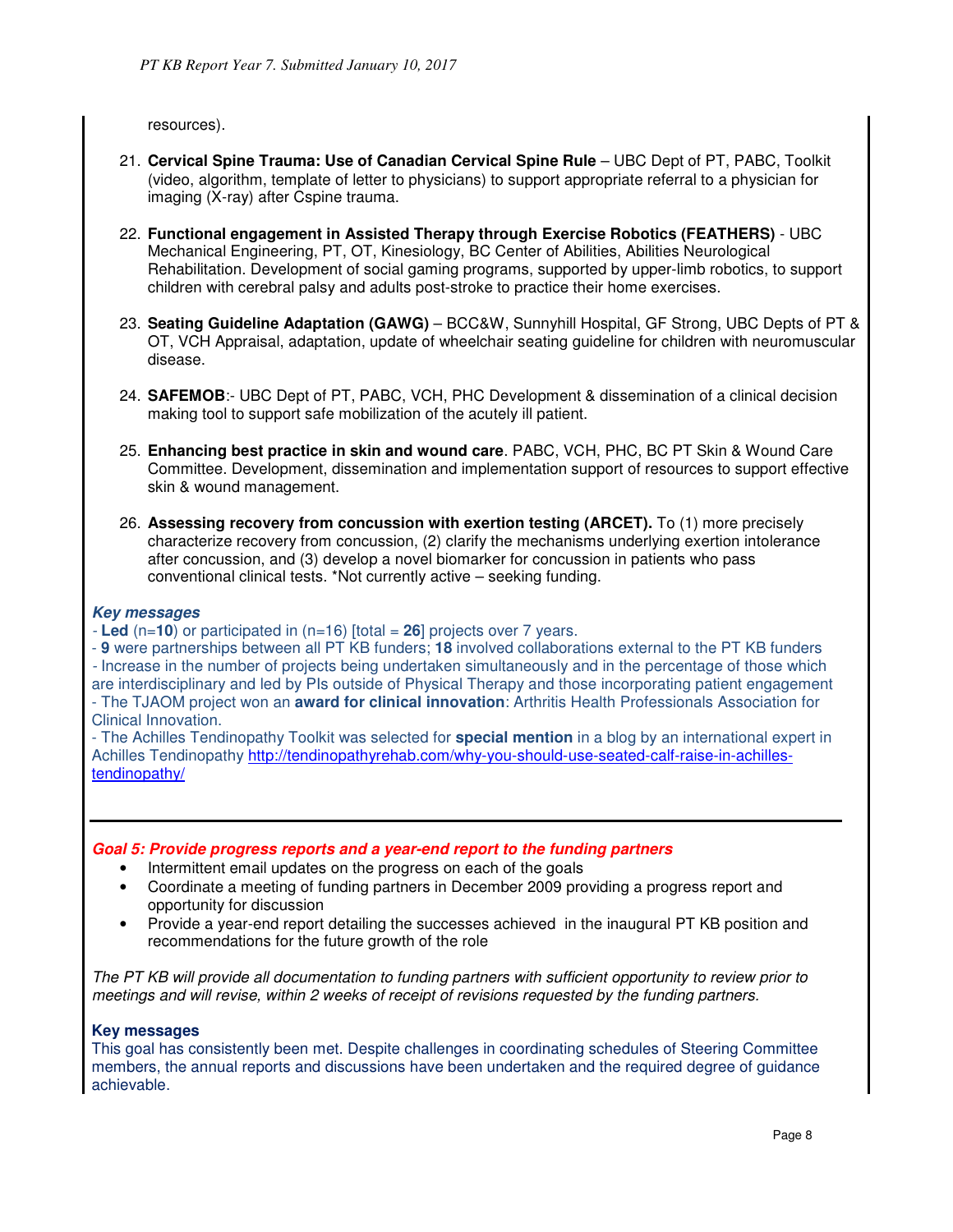# **3. ADDITIONAL ACTIVITIES / DELIVERABLES**

In addition to activities related to fulfilling the above-stated goals, the following activities and key events have been undertaken / occurred:

## **Needs Assessment & Call for New Proposals**

- Year 1: Needs assessment undertaken and results & summary posted. Results informed Action Plan.
- Call for proposals in Spring 2011 and Fall 2014.

## **Activities for The UBC Department of PT**

- Member: Dept. of PT Clinical Faculty Appointments, Reappointments and Promotions Committee
- Assist faculty in knowledge translation components of grant applications and development of knowledge translation plans
- Member WICKED: West coast Inter-professional Clinical Knowledge Evidence Disseminator
- Member Continuing Professional Development Advisory Group
- Member UBC FOM Revenue Generating Committee
- Examiner for MMI for incoming cohort of Masters of Physical Therapy students
- Faculty meetings (intermittent attendance)
- Submission of articles for newsletters twice per year

## **Activities for PABC**

- Submission of articles for quarterly newsletters
- Assist PABC Knowledge Broker task force members in writing articles for newsletters
- Assist PABC members with requests for and interpretation of evidence for practice
- Assist PABC staff with specific requests for information from PABC members
- Assist PABC librarian with selection of resources for monthly member emails and for the website
- Develop curriculum, coordinate presenters and co-present webinar journal clubs
- Present at PABC Practice Forum
- Input, at the request of the CEO, on issues that arise that may benefit from PT KB.

# **Activities for VCHRI & PHCRI**

- Center for Health Evaluations & Outcome Sciences CHEOS Research Associate
- Member: SPH Re-design: Academic Task Force
- Co-prepare & facilitate KT presentation at PHC/PHCRI Leaders Forum and facilitated breakout session
- Present at VCHRI/MSFHR KT courses
- Facilitating development of KT Hub vision
- PHCRI Research Leaders monthly meetings
- Member: KT & Community Engagement Committee for VCHRI
- Member of Healthcare Education and Research Rounds (HEARR) Action Team
- Subject Matter Expert (SME) for Cerner/CST electronic medical record project
- Consultant for PHCRI KT issues
- Consultant for VCHRI KT issues
- Present at VCH/PHC STEP UP PT Education & Research Day
- Mentor and advisor for PHCRI and VCHRI Research Challenge projects

- Co-lead PHC KT Community of Practice with 3 components: (1) KT concept (2) Brag & Steal (3) Share & Solve

- KT consultant for SAVE-BC project with Drs Liam Brunham & Simon Pimstone

## **Other Activities**

- Facilitate implementation of evidence-based intervention for management of knee/hip OA (GLA:D) with GLA:DTMCanada BC Division Steering Committee in conjunction with Bone & Joint Canada, PABC, FHA, VCH - MSFHR Panel member 2017 Convening and Collaborating (C2) Awards Evaluation Committee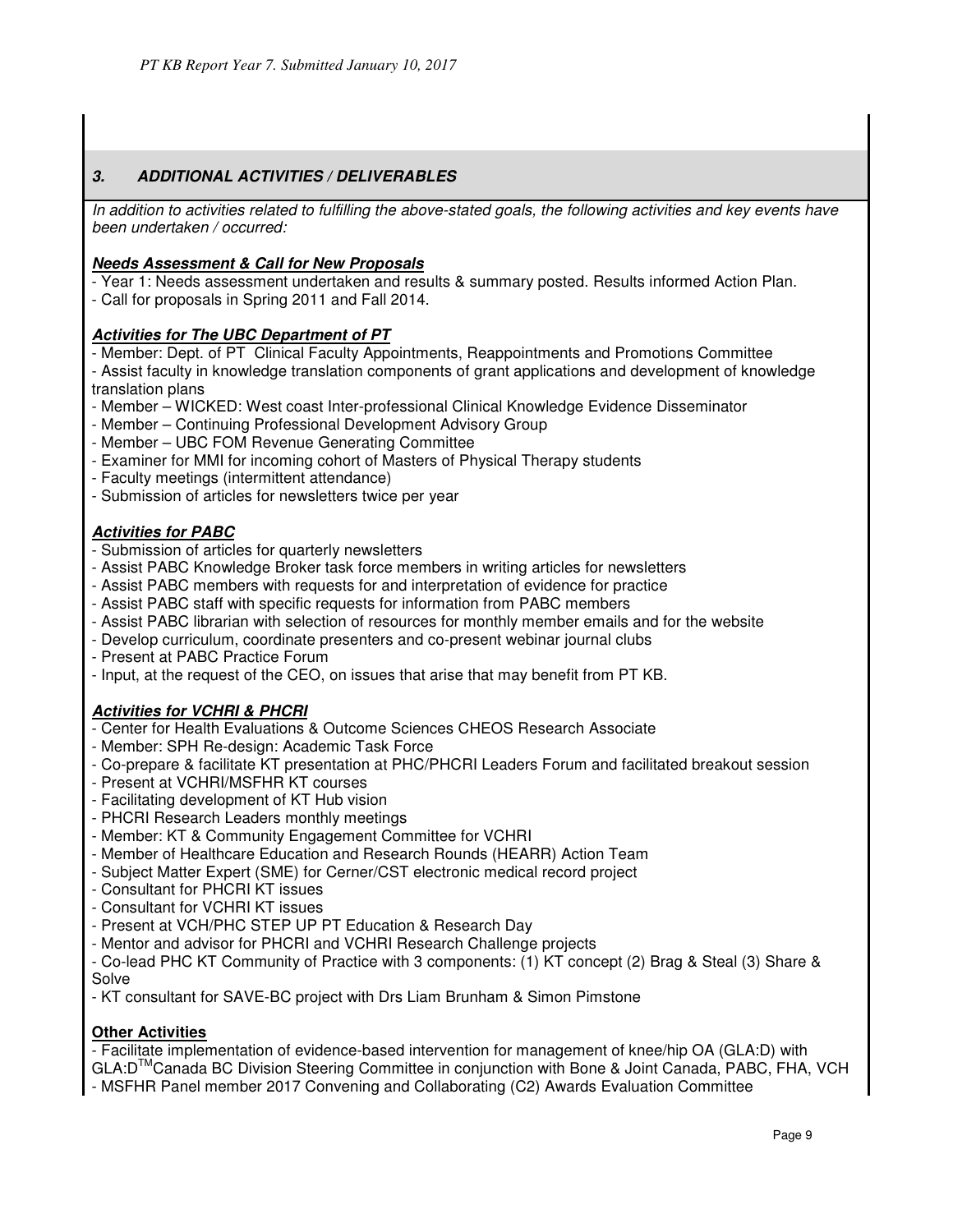- KT Encounters video series for MSFHR "Terminology: KT traditions and disrupters" www.msfhr.org/ktencounters.

- Panel member of Electrophysical Forum http://electrophysicalforum.org/ - International initiative of experts to facilitate evidence-informed application of electrophysical agents.

- Interview for International Foundation for Autoimmune Arthritis

https://www.facebook.com/IFAutoimmuneArthritis/videos/713367878811651/

# **Presentations**

- KT Connects Webinar series (MSFHR & ARC): How does a Knowledge Broker 'fit' in the world of KT? http://www.msfhr.org/ktconnects

- American College of Rheumatology /Association of Rheumatology Health Professionals Annual Meeting, Washington. (1) Session Moderator: Quality Indicators and Tools: Program Evaluation (2) Oral presentation "Consistent, credible and compelling messaging about Physical Activity and Panel member.

- Arthritis Alliance Canada Conference: (1) Research Workshop Committee and small group facilitator "Knowledge Translation Research and Practice in Disseminating and Implementing Arthritis Models of Care into Practice.(2) presenter & facilitator for Consumer Coalition Workshop "Patients in Patient-oriented research: What should it look like?"

- Canadian Physiotherapy Congress: (1) Optimal Stimulation: Best Practice in NMES for MSK, Neuro and Critical Care Populations ; (2) TJAOM Toolkit to Support Use of Outcome Measures for Joint Arthroplasty **Rehabilitation** 

- Outcome Measures in Rheumatology: Capturing What Matters. OMERACT 2016

- It is about us! The patient's experience from 16 years of research partnership at Arthritis Research Canada. Patient Engagement Community Workshop PHCRI/VCHRI workshop

- Personalized Medicine Initiative: Knowledge Translation, Knowledge Brokering and Personalized Medicine

- VCHRI Management: PT KB role and activities
- PABC BC Provincial PT Practice Forum. Move More. Sit Less
- Move More. Sit Less Physical Activity Support Kit Initiative. STEP UP. VCH/PHC
- Knowledge Translation, Knowledge Brokering and the Personalized Medicine Initiative
- West Coast Hand Therapy Association: EPAs for inflammation/edema/swelling
- Simon Fraser University HSCI 472 Special Topics: Knowledge Translation

- Contributed to 2 other presentations but was unable to co-present: (1) Engaging Physiotherapist in Effect knowledge translation - International Federation of Manual Therapy (IFOMPT) and (2) Capturing What Matters: the patient perspective on patient-reported outcome measures - OMERACT

# **Other**

- Member: MSFHR KT Training Program Advisory Group
- International Electrophysical Agents Taxonomy Framework Advisory Group
- Co-Chair: Arthritis Patient Advisory Board Arthritis Research Canada
- Physical Literacy Initiative Bone & Joint Canada
- Patient Panel for Patient Role in Research: Arthritis Alliance Canada
- Informed Western University MPT student research project
- Shaw TV interview: Use of electrical muscle stimulation

- Responding to requests, locally, nationally and internationally, for information and/or linking people/resources

- Facilitating partnerships: eg. BC Healthy Living Alliance, BC Parks and Recreation, Dr Gladys Cheng from
- Hong Kong Polytechnic; Dr Andre Brussieres & Dina Gaid McGill University
- Electrophysical Agents Taxonomy Framework International Panel
- Note: Honoraria for activities for external organizations = \$600 for Year 7; Total for 7 years = \$2765

## **Professional Development**.

- KT Connects Webinar series: How to write a KT Grant. L Li.
- KTECOP webinar "Knowledge Mobilization, Research Impact, and the Changing Nature of Academic Work"
- A losing battle: Health science in the age of celebrity. C2E2 Annual Lecture. T Caufield.
- Implementation Strategies: Tools and Toolkits
- KT Connects Webinar series: Adventures in KT: Travel tips for researchers & trainees. Holmes & Steinberg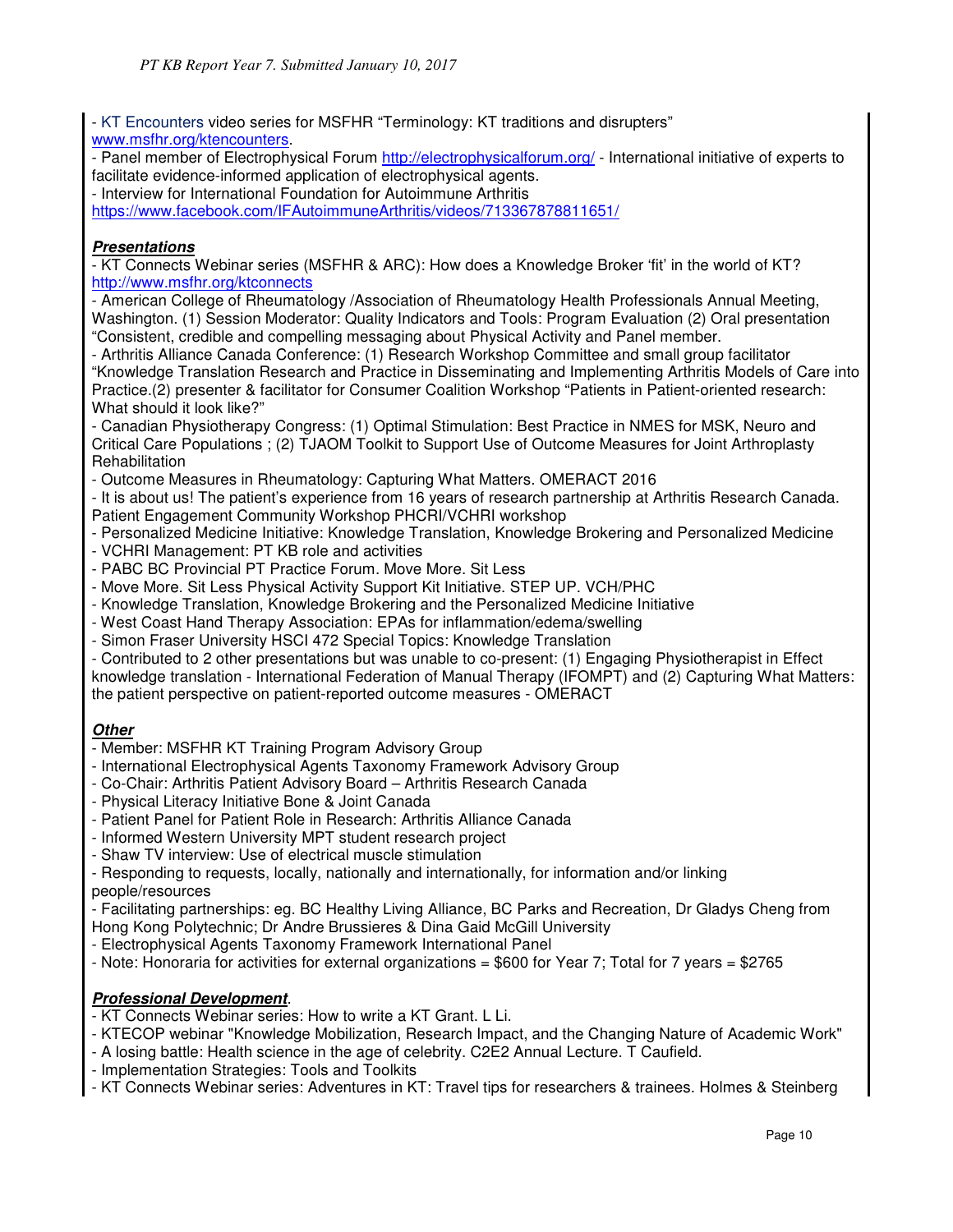- Considering researchers as KT Stakeholders: exploring health researchers understanding and experiences with KT K Sibley

- Physiotherapy, Exercise and Physical Activity course (30 hrs online) Physiopedia

- Practicing KT: Implementing Evidence; Achieving Outcomes

- KT Canada: KT professional development in Canada
- KT Canada: How do we get evidence into practice

- KT Canada: Patient-mediated knowledge translation interventions for clinical encounters: a systematic review KT Canada

- NIH webinar: Advancing implementation science through measure development and evaluation
- NIH webinar :Balancing adaptation and fidelity
- NIH webinar: Use of theory in implementation research KTA Process
- NIH webinar: Use of theory in implementation research Interactive Systems Framework
- KT Canada webinar: When it worked and when it didn't: Tales from a pragmatic KT scientist
- KT Canada webinar: Evaluating research impact: from General to Specific
- Second opinions: What I have learned in 20 year K Shojania

## **Journal reviewer**:

- Implementation Science
- BMJ Rapid Recommendations
- Canadian Respiratory Journal
- British Medical Journal Case Reports
- Physiotherapy Canada
- Canadian Journal of Sports Medicine
- Physician and Sports Medicine
- Physical Therapy
- Canadian Journal of Rehabilitation

## **Publications**

Year 7: 15 (2 published, 1 in press, 4 submitted, 9 in process) Year 6: 11 (5 published, 1 in press, 3 submitted, 2 in process) Year 5 13 (4 published, 4 in press, 2 submitted, 3 in process) Year 4: 11 (6 published, 1 in press, 2 submitted, 2 in process) Year 3: 10 (3 published; 1 in press; 4 submitted; 2 in process) Year 2: 5 (4 published; 1 submitted) Year 1: None

## **Published (peer-reviewed)**

 Ezzat AM, Schneeberg A, Huisman ES, White LD, Kennedy C, Levesque LA, Scott A, **Hoens AM**.A crosssectional evaluation examining the use of the Achilles tendinopathy toolkit by physiotherapists in British Columbia, Canada .Disability and Rehabilitation. 2016. March, 1-6. DOI10.3109/09638288.2016.1160447 \*subsequent online blog http://tendinopathyrehab.com/why-you-should-use-seated-calf-raise-in-achillestendinopathy/

 Glegg S, **Hoens AM.** Role domains of knowledge brokering: A model for the healthcare setting. Journal of Neurologic Physical Therapy. 2016;40: 115–123). doi.org/10.1097/NPT.0000000000000122. Video abstract: https://youtu.be/udp8JNu\_tL4.. Note: this was selected for a subsequent journal club blog https://researchimpact.othree.ca/forums/journalclub/role\_domains\_of\_knowledge\_brokering\_a\_model\_for\_the health care sett

## **Published (not peer-reviewed)**

 Langford, D, Lozinsky L, **Hoens AM**. The Total Joint Arthroplasty Outcome Measures (TJAOM) Toolkit: How to Choose What to Use**.** The Rheumatologist. http://www.the-rheumatologist.org/article/total-joint-arthroplastyoutcome-measures-toolkit-helps-rheumatologists-post-surgical-assessments/

 Benari O, **Hoens A**, Camp P. AECOPD-Mob: A Clinical Decision-Making Tool. Gas Exchange. Cardiorespiratory Division Newsletter re: AECOPD-Mob. Fall 2015.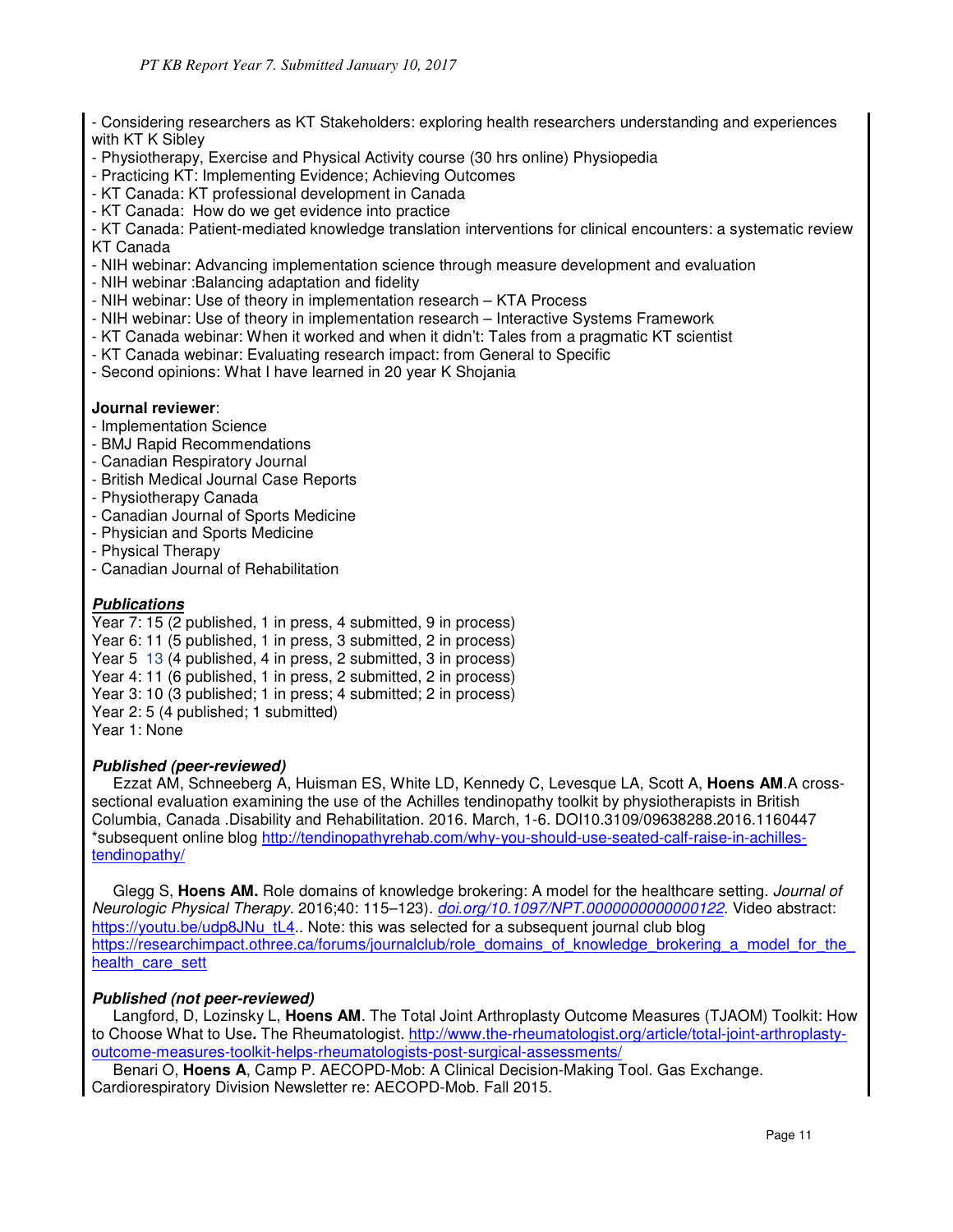## **In press**

 Nussbaum EL, Houghton PE, Anthony J, Rennie S, Shay BL, Hoens AM. Neuromuscular electrical stimulation for treatment of muscle impairment: Critical review and recommendations for clinical practice. Physiotherapy Canada. In press.

## **Submitted - in review**

 Trenaman L, Boonen A, Guillemin F, Hiligsmann M, **Hoens A**, Marra C, Taylor W, Barton J, Tugwell P, Wells G. Bansback N. OMERACT QALY Working Group: Do QALY measures capture what matters to patients. Journal of Rheumatology.

 **Hoens AM**, Belot M, Kennedy C, Li LC. Does Every Patient After Cervical Spine Trauma Need An X-ray? Description of the Process Undertaken for A Knowledge Translation Project to Support Evidence-informed Practice for Physiotherapists. Physiotherapy Canada.

 Inskip JA, Novak Lauscher H, Li L, Dumon G, Garde A, Ho K, **Hoens AM**, Road JD, Ryerson CJ, Camp PG. Patient and health care provider perspectives on using telehealth to deliver pulmonary rehabilitation. COPD Journal of Chronic Obstructive Pulmonary Disease.

 Dhillon S, Sima CA, Cheng J, Kirkham AR, Horii C, McKnight B, Petts K, **Hoens A,** Lynd PJ, Monillas R, Cook W, Camp PG. Can a home-based exercise program in community-dwelling older adults improve mobility and balance. Clinical Rehabilitation.

## **In process**

 Li LC, Shaw C, Lacaille D, Yacyshyn E, Jones AC, Adam PM, Koehn C, **Hoens AM**, Geldman J, Sayre EC, Macdonald G, Leese J, Bansback N. Effects of a Web-Based Patient Decision Aid on Biologic and Small Molecule Agents for Rheumatoid Arthritis, ANSWER-2: A Proof-of-Concept Study.

 Leese J, Tran B.C., MacDonald G, Wong R, Backman C.L., Townsend AF, Davis A, Jones A, Gromala D, Avina-Zubieta J.A., **Hoens, AM**, Li, LC. A Qualitative Study of Facilitators and Barriers to Arthritis Patients' Use of Physical Activity Monitoring Tools from their Perspectives

 Macdonald G.G., Leese J., Backman C.L, Townsend A, Davis A, Wong R, Jones A, Gromala G, Gromala D, Avina-Zubieta J.A, **Hoens AM**, Li LC. Use of Mobile and Wearable Physical Activity Monitoring Tools in Rehabilitation Practice for Patients with Arthritis: the Healthcare Professional Perspective.

 Chan c, Inskip JA, Kirkham AR, Anserimo M, Dumont G, Li L, Ho K, Novak-Lauscher H, Ryerson CJ, **Hoens AM**, Chen P, Garde A, Road zJD, Camp PG. Usability, validity and reliability of a smartphone monitoring application for exercise training in pulmonary rehabilitation in individuals with chronic lung disease.

 Valdes BA, Schneider A, Lohse K, Bernard R, Marr J, **Hoens AM**, Glegg S, Shirzad N, Van der Loos M. Home-based rehabilitation gaming for hemiparesis: Challenges and lessons learned.

 Shadgan B., Pakravan A.M., **Hoens AM**., Reid W.D. The effects of contrast baths on intramuscular hemodynamics and oxygenation, measured by near infrared spectroscopy. Journal of Athletic Training, 2017.

 Rafn BS, Hung S, **Hoens AM**, McNeely ML, Singh C, Kwan W, Dingee C, McKevitt , Kuusk U, Goldsmith CH Campbell KL. Prospective surveillance of arm morbidity after breast cancer surgery pilot randomized controlled trial of surveillance and physiotherapy treatment to women with breast cancer.

 Miller K, Feehan L, Westby MD, Visanji Z, Singh C, **Hoens AM**. What do patients with chronic disease want in order to support physical activity?

Westby MD, Langford D, Longstaff S, Sweeney P, Field R, **Hoens AM**. Use of a knowledge translation plan to address practice factors influencing physiotherapists' use of outcome measures in total joint arthroplasty

## **Other Works**

- British Journal of Sports Medicine invited blog post April 2016

http://blogs.bmj.com/bjsm/2016/04/24/struggling-to-provide-evidence-based-care-to-your-patients-a-knowledgebroker-can-help-case-study-of-the-achilles-tendinopathy-toolkit/

- Physiopedia invited blog post March 2016

http://www.physiospot.com/physiopedia/tendinopathy-toolkits-with-alison-hoens/

- Physiopedia interview Feb 2016

https://www.youtube.com/watch?v=ovmTiS6MznQ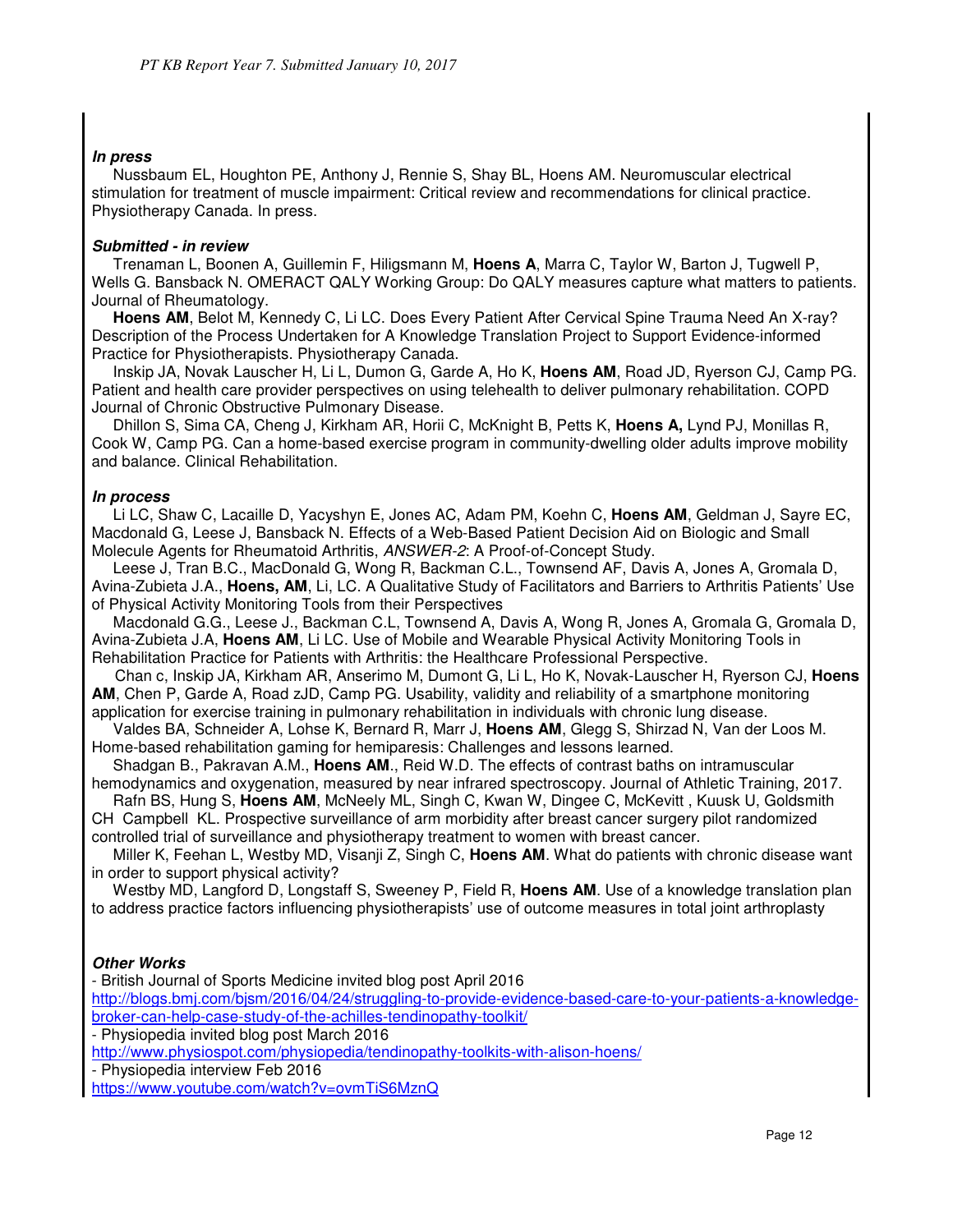- Video abstract Knowledge Brokering Role Domains Model Nov 2015 https://www.youtube.com/watch?v=udp8JNu\_tL4&feature=youtu.be

## **AWARDS**

- **2016 Canadian Physiotherapy Association Honorary Membership Award**

- **2016 Canadian Physiotherapy Association Silver Quill Award** for the top clinical manuscript in Physiotherapy Canada in 2015 "Bech M, Moorhen J, Cho M, Lavergne MR, Stothers K, Hoens AM. DEVICE OR ICE: The effect of consistent cooling using a device compared to intermittent cooling using an ice bag after Total Knee Arthroplasty. Physiotherapy Canada 2015; 67(1), 48–55"

- **Arthritis Health Professional Association Clinical Innovation Award** (for Total Joint Arthroplasty and Outcome Measures Toolkit)

## **Key messages:**

- Over 7 years: 25 peer-reviewed publications (1 in press; 4 in review; 9 in process); 4 non-peer reviewed publications; 14 conference proceedings, 5 'other works' (e.g. blogs)

- ResearchGate:: Total citations = 172; h-index = 8; RG score = 22.80 "higher than 75% of members"; RG reach  $= 3.178$ 

- The 'Device or Ice' manuscript received the **Silver Quill Award** for the best clinical paper of the year. This was particularly impressive as this RCT was undertaken by an interdisciplinary front-line clinicians, unfunded, over 5 years, and this was their first research experience and first manuscript

- The 'Role Domains of Knowledge Brokering' manuscript was **selected for a subsequent online journal club** and was reported to have made a novel and important contribution to the field of knowledge brokering https://researchimpact.othree.ca/forums/journalclub/role\_domains\_of\_knowledge\_brokering\_a\_model\_for\_the health care sett

# **4. RESEARCH GRANT ACTIVITY**

Year 7: 7/15 grant applications successful; Total funding \$876,196

Year 6: 8/20 grant applications successful; Total funding \$282,670

Year 5: 3/15 grant applications successful; Total funding: \$83,501.60

Year 4: 4/6 grant applications successful: Total funding: \$853,196

Year 3: 2/10 grant applications successful: Total funding: \$441,991

Year 2: 2/7 grant applications successful: Total funding secured = \$370,000

Year 1: 3/7 grant applications successful; Total funding secured = \$374,319

| <b>Funding</b><br>Agency                              | <b>Title</b>                                                                                                                                            | ΡI                    | <b>PT KB</b><br>Role | \$    | <b>RESULT</b> |
|-------------------------------------------------------|---------------------------------------------------------------------------------------------------------------------------------------------------------|-----------------------|----------------------|-------|---------------|
| <b>Arthritis Health</b><br>Professions<br>Association | The PEIRS Study: Development<br>of a measure of meaningful<br>patient engagement in research<br>through an arthritis patient-<br>researcher partnership | C Hamilton            | $Co-I$               | 5 K   | Funded        |
| The Arthritis<br>Society                              | Empowering active self-<br>management of arthritis: Raising<br>the bar with OPERAS (an On-<br>demand Program to EmpoweR<br>Active Self-management)      | Dr L Li               | Collaborator         | 360 K | Funded        |
| <b>CIHR Network</b><br>Catalyst Grant                 | Improving Quality of Life in People<br>with Chronic Musculoskeletal<br>Conditions: Musculoskeletal<br><b>Rehabilitation Network (MSK-</b><br>RENEW)     | Dr L Li               | $Co-I$               | 600 K | Not funded    |
| Genome BC<br>User Partnership                         | SAVE BC, the Study to Avoid<br>cardio Vascular Events in British                                                                                        | DrL<br><b>Brunham</b> | Co-A KB              | 400 K | Funded        |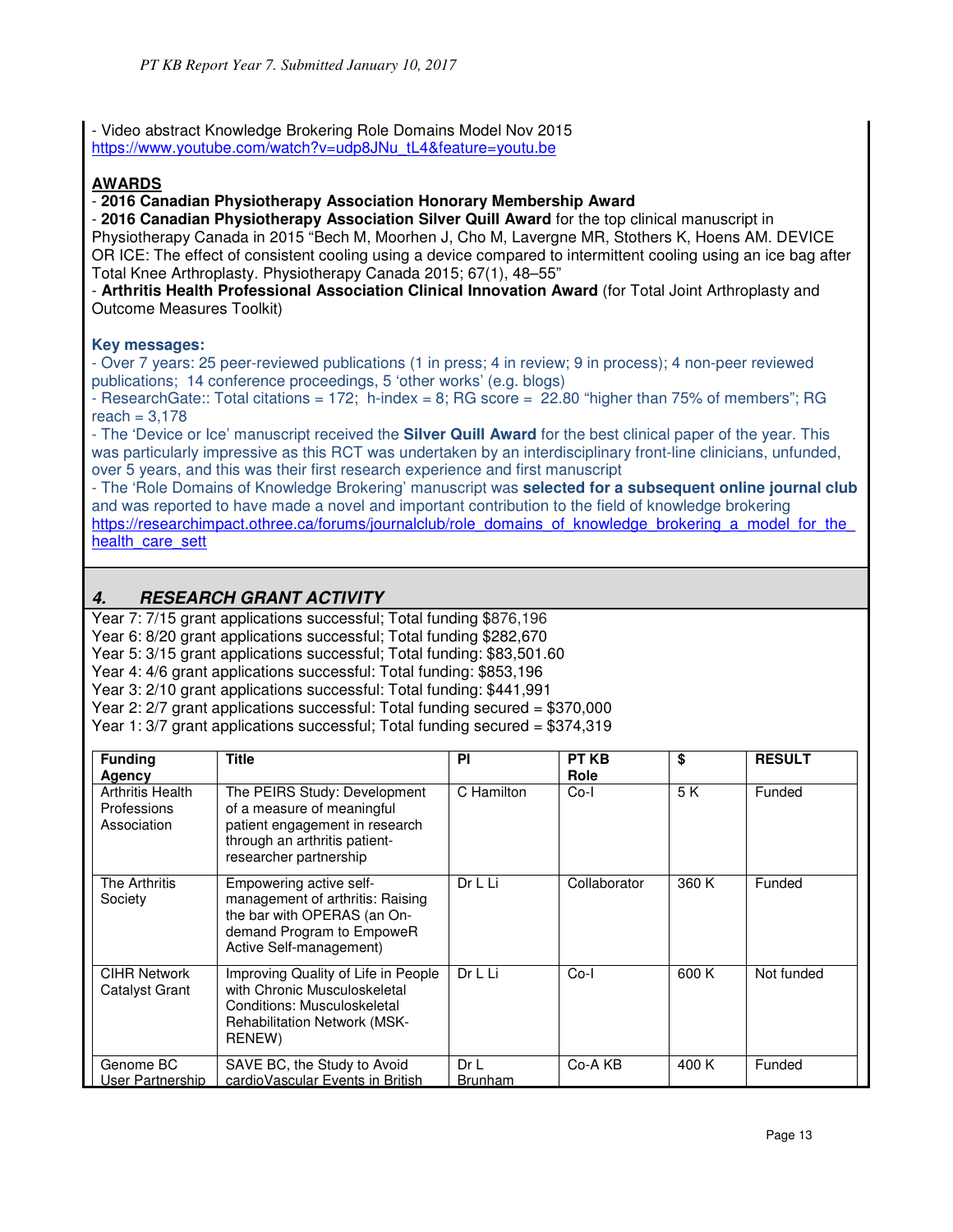| Program                                                                                                       | Columbia                                                                                                                                           |                                                       |                        |                   |            |
|---------------------------------------------------------------------------------------------------------------|----------------------------------------------------------------------------------------------------------------------------------------------------|-------------------------------------------------------|------------------------|-------------------|------------|
| <b>CIHR</b>                                                                                                   | Empowering active self-<br>management of arthritis: Raising<br>the bar with OPERAS (an On-<br>demand Program to EmpoweR<br>Active Self-Management) | Dr L Li                                               | Knowledge<br>User Co-I | $\overline{5}55K$ | Not funded |
| <b>UBC TLEF</b>                                                                                               | Improving the Assessment of<br>Evidence informed Health Care<br>Competence: A 5 step approach                                                      | Dr A Greig                                            | Co-applicant           | 21540             | Funded     |
| <b>CHRP</b>                                                                                                   | Beyond Dissemination: A<br>knowledge translation study to<br>implement and evaluate a tool to<br>support safe and effective activity<br>in AECOPD  | Dr P Camp                                             | Co-l                   | 25K               | Not funded |
| College of<br>Physicians and<br>Surgeons of BC                                                                | <b>WICKED</b>                                                                                                                                      | Dr. A Greig                                           | Co-applicant           | 6 K               | Funded     |
| <b>PCORI</b>                                                                                                  | Using knowledge brokers to<br>support enhanced use of patient<br>reported outcomes in<br>rehabilitation professions                                | Dr. P van<br>der Wees                                 | $Co-$<br>investigator  |                   | Not funded |
| <b>UBC TLEF</b>                                                                                               | Improving the Assessment of<br>Evidence informed Health Care<br>Competence: A 5 step approach -<br><b>Evaluation Tool</b>                          | Dr A Greig                                            | Co-applicant           | 33656             | Funded     |
| Sciences and<br><b>Humanities</b><br>Research<br>Council of<br>Canada<br>Partnership<br>Development<br>Grants | Arthritis Partnerships at Work:<br>Web-enabled interventions for<br>Canadians with arthritis to support<br>productivity and health at work         | Dr D<br>Lacaille                                      | Co-applicant           | 150K              | Not funded |
| <b>VCHRI/PHCRI</b><br>Innovation &<br>Knowledge<br>Translation                                                | <b>Effective Quality Indicator</b><br>Implementation for Patients and<br><b>Total Joint Replacement</b><br>Rehabilitation (EQUIP-TJR)              | Dr M<br>Westby                                        | $Co-$<br>investigator  | 50K               | Funded     |
| <b>CIHR</b>                                                                                                   | OPERAS - an On-demand<br>Program to Empower Active Self-<br>management for community<br>dwelling seniors to improve<br>functional independence     | Dr L Li                                               | $Co-$<br>investigator  | 200K              | Not funded |
| <b>CIHR</b><br>Partnerships for<br>Health System<br>Improvement<br>PHSI                                       | SAVE BC: an initiative to improve<br>the care of patients with extremely<br>premature cardiovascular disease<br>and their family members           | Dr <sub>l</sub><br><b>Brunham</b><br>Dr S<br>Pimstone | Co-<br>investigator    | 400K              | Not funded |
| Heart & Stroke<br>Foundation                                                                                  | SAVE BC: an initiative to improve<br>the care of patients with extremely<br>premature cardiovascular disease<br>and their family<br>Members        | Dr L<br>Brunham<br>Dr S<br>Pimstone                   | $Co-$<br>investigator  | 100K              | Not funded |

# **Key messages**

- Total grant funding for year 7 = **\$876,196**
- Total number of grant applications over 7 years: **80**
- Total number funded over 7 years: 29 (**36.25%)**
- Total funding over 7 years**: \$3,027,469**